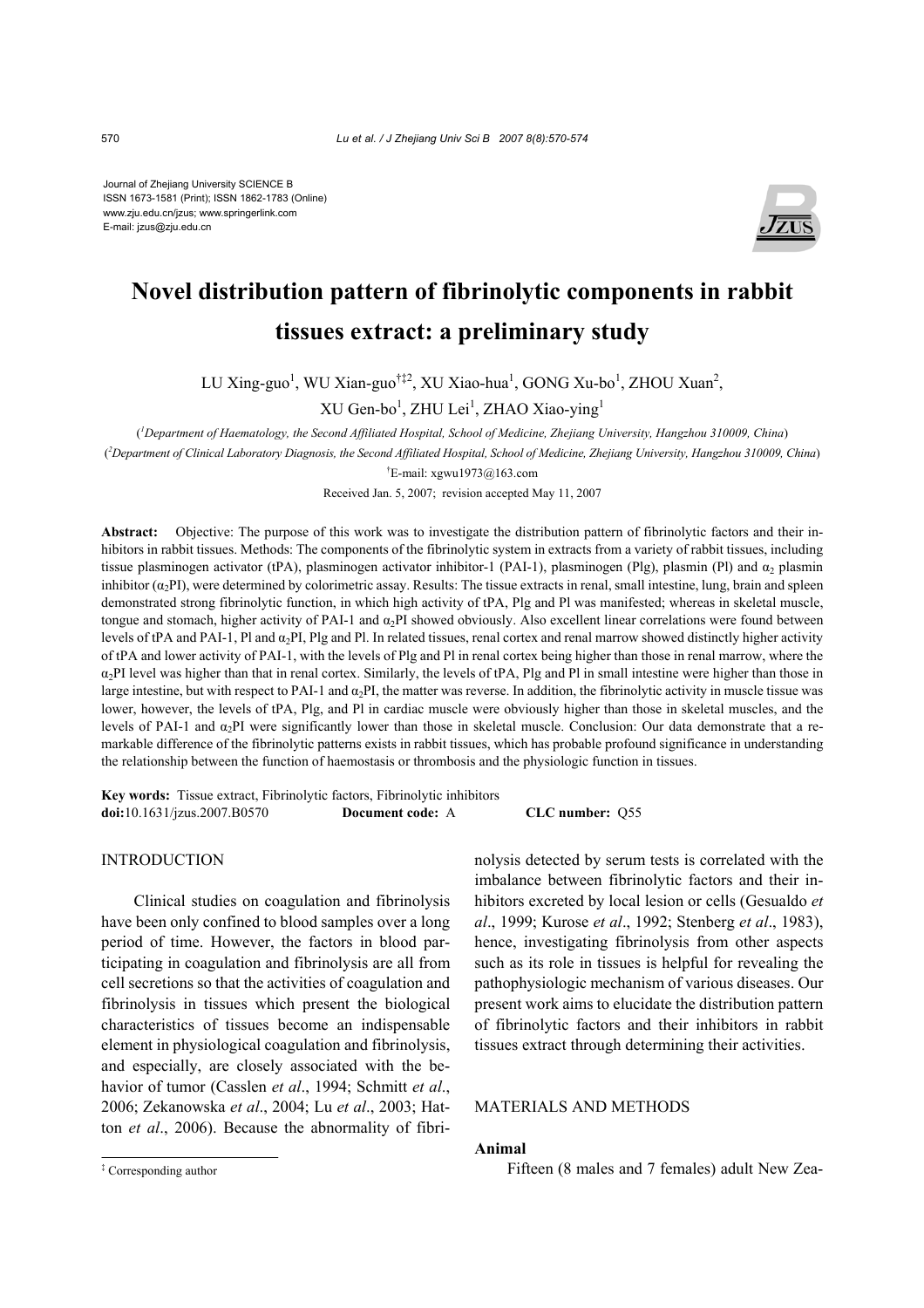land white rabbits weighing 2.1 to 3.0 kg were provided by the Center of Animal Experiment, School of Medicine, Zhejiang University, China.

## **Tissue preparation**

The experimental rabbits were killed by the method of air embolism. The tissues, including liver, lung, spleen, brain, cardiac muscle, skeletal muscle, tongue, stomach, small intestine, large intestine, renal cortex and renal marrow, were taken out, then washed with 0.9% normal saline, dried by gauze and cut into pieces. Gastrointestinal tissues were removed and washed with 0.9% normal saline. Cell homogenizer or morta was used to triturate the tissue according to the ratio, which was 1 g of wet weight plus 2 ml 0.01 mol/L pH 7.2 phosphate buffered saline (PBS). Then, the homogenate was put into a plastic tube in  $4^{\circ}$ C until next morning, and centrifuged at 4000 r/min for 5 min. The supernatant liquid was loaded into 2 Eppendorf tubes and frozen at −70 °C. Meanwhile, blood samples were collected from the ear vein in each rabbits before test after being decoagulated with 3.8% sodium citrate at the ratio of 9 to 1 ( $v/v$ , blood/anticoagulant), and the plasma samples were separated as control group.

# **Plasminogen activator inhibitor-1 (PAI-1) activity assay**

The inhibitory activity of PAI-1 was determined using chromogenic substrate method (Mayer *et al*., 1990). Briefly, 200 µl tissue extracts that contained PAI-1 were added to a constant amount of two-chain tissue plasminogen activator (tPA) (0.05 IU/ml, 200 µl) diluted with TNT buffer (50 mmol/L Tris-HCl pH 7.4, 0.1 mol/L NaCl, 0.01% Tween 80) in the tubes. After 20 min at 25 °C, 100 µl mixtures mentioned above were subsequently drawn into the wells of microtiter plates, and then an equal volume of TNT buffer  $(100 \mu l)$ containing 0.5 µmol/L glu-plasminogen, 50 µg/ml des-AA-fibrinogen, and 1 mmol/L chromogenic plasmin substrate D-Val-Leu-Lys-pNA (S2251) was added (Sun Bio Corporation, Shanghai, China). Residual tPA activity was determined by measuring the increase in optical density at 405 nm after 1.5 h of incubation at 37 °C. Meanwhile, increasing volumes of PAI-1 were simultaneously measured to draw standard curve. The linear portion of the inhibition curve was extrapolated to obtain the concentration of PAI-1

necessary for complete inhibition of the tPA. One arbitrary unit (AU) is defined as the amount of PAI-1 required to inhibit 1 IU of tPA at 25 °C in 20 min.

#### **Other activity assays**

tPA, plasminogen (Plg), plasmin (Pl) and  $\alpha_2$ plasmin inhibitor  $(\alpha_2PI)$  were also measured by colorimetric assay which adopted similar procedure as PAI-1 activity assay. All reagents were purchased from Sun Bio Corporation (Shanghai, China).

## **Statistical analysis**

All data were expressed as mean±*SD*, and analyzed with *q* test and correlation method by SPSS 12.0 statistical package. *t*-test was used to compare the data of rabbit gastrointestinal mucosa and submucosa.

## **RESULTS**

# **Levels of fibrinolytic factors and their inhibitors in rabbit tissues extract (Tables 1 and 2)**

1. tPA level

The tPA levels in renal cortex and renal marrow were the highest, the second highest was in small intestine, brain, lung and spleen, and they were all higher than those in liver, cardiac muscle, stomach, large intestine and plasma, respectively (*P<*0.01), while the levels in skeletal muscle and tongue were the lowest among all tissues as well as plasma (*P<*0.05). Furthermore, the level in small intestine was higher than that in large intestine, and in cardiac muscle was higher than that in skeletal muscle (*P<*0.01).

2. PAI-1 level and the ratio of tPA to PAI-1

In contrast to tPA, the PAI-1 levels in renal cortex and renal marrow were the lowest among all tissues and plasma (*P*<0.01). The levels in skeletal muscle and stomach were the highest; the second highest was in liver and spleen; and they were all higher than those in lung and brain (*P*<0.05). The levels in small intestine, brain and lung were lower than that in plasma, respectively (*P*<0.05). Furthermore, the level in small intestine was lower than that in large intestine, and in cardiac muscle was lower than that in skeletal muscle (*P*<0.01). Also, the average ratio of tPA to PAI-1 in skeletal muscle, tongue and stomach was lower than that in plasma, whereas in other tissues, it was higher than that in plasma.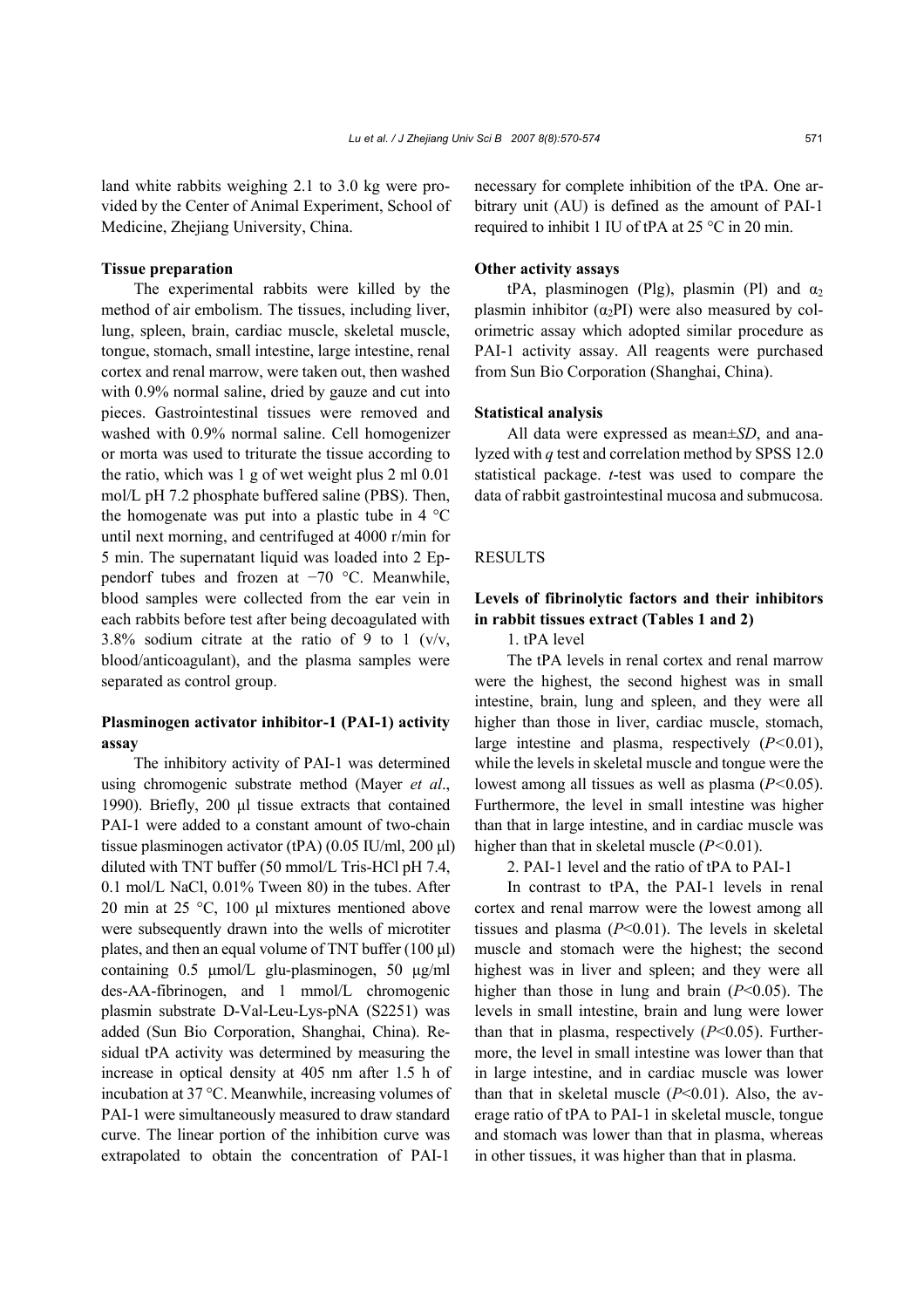| Groups          | $tPA$ (IU/L)                      | PAI-1 $(AU/L)$                    | Plg (IU/L)                       | $Pl($ %)                                          | $\alpha_2$ PI $(\%$                            |
|-----------------|-----------------------------------|-----------------------------------|----------------------------------|---------------------------------------------------|------------------------------------------------|
| Liver           | $362.3 \pm 39.3$ <sup>*</sup>     | $1312.9 \pm 122.5$                | $7.3 \pm 1.7$                    | $156.9 \pm 63.4$ <sup>*</sup>                     | $230.0 \pm 103.9$                              |
| Lung            | $553.5 \pm 91.5$ <sup>*</sup>     | $1066.5\pm215.8$ <sup>*</sup>     | $5.5 \pm 1.2^*$                  | $99.1 \pm 32.8$ <sup>*</sup>                      | $206.9\pm 66.3$                                |
| Spleen          | $661.7 \pm 122.4$ <sup>*</sup>    | $1307.1 \pm 99.2$                 | $3.8 \pm 1.9$                    | $83.9 \pm 28.3$ <sup>*</sup>                      | $276.8 \pm 35.2$                               |
| Brain           | $742.4 \pm 261.7$                 | $863.0 \pm 325.6$                 | $2.4 \pm 0.5$                    | $24.7 \pm 12.1$                                   | $271.1 \pm 53.5$                               |
| Cardiac muscle  | $277.5 \pm 81.7$ <sup>***</sup>   | $1172.9 \pm 253.1$ <sup>***</sup> | $4.3 \pm 1.2$ <sup>##</sup>      | $80.5 \pm 51.3$ <sup>*##</sup>                    | $213.8 \pm 50.2$ <sup>***</sup>                |
| Skeletal muscle | $110.6 \pm 23.6$ <sup>*</sup>     | $1453.2 \pm 80.1$                 | $2.4 \pm 0.6$                    | $20.5 \pm 19.3$                                   | $314.0 \pm 77.1$ <sup>*</sup>                  |
| Tongue          | $133.0 \pm 27.7$ <sup>*</sup>     | 1229.5±92.4                       | $2.6 \pm 0.2$                    | $33.5 \pm 12.4$                                   | $266.8 \pm 70.2$                               |
| Stomach         | $150.1 \pm 46.7$                  | $1455.7 \pm 181.2$                | $2.5 \pm 0.6$                    | $20.9 \pm 12.7$                                   | $298.9 \pm 42.8$ <sup>*</sup>                  |
| Small intestine | $744.2 \pm 96.4^{\ast \triangle}$ | $443.6 \pm 304.4$ <sup>*#</sup>   | $3.0 \pm 0.9$                    | 51.6 $\pm$ 12.1 <sup><math>\triangle</math></sup> | $223.2 \pm 76.7$ <sup><math>\circ</math></sup> |
| Large intestine | $321.1 \pm 109.6^{\circ}$         | $1180.2 \pm 224.3$                | $2.7 \pm 0.5$                    | $21.4 \pm 10.9$                                   | $352.3 \pm 86.8$ <sup>*</sup>                  |
| Renal cortex    | $1272.3 \pm 290.7$                | $79.5 \pm 76.3$ <sup>**</sup>     | $7.7 \pm 3.5$ <sup>*</sup>       | $165.5 \pm 88.9$ <sup>*</sup>                     | $164.8 \pm 33.2$                               |
| Renal marrow    | $1289.2 \pm 386.9$ <sup>*</sup>   | $58.3 \pm 53.8$ <sup>*#</sup>     | $3.2\pm1.0^{\triangle\triangle}$ | $33.4 \pm 15.1^{\triangle\triangle}$              | $240.2 \pm 93.1^{\triangle\triangle}$          |
| Plasma          | $195.6 \pm 95.6$                  | $1316.7\pm 363.2$                 | $3.3 \pm 1.3$                    | $34.6 \pm 22.2$                                   | $226.0 \pm 53.9$                               |

**Table 1 Levels of fibrinolytic factors and their inhibitors in rabbit tissues extract (** $\bar{\chi} \pm s$ **,** *n***=10)** 

 $* P \le 0.05$  or  $P \le 0.01$  vs plasma group;  $\Delta P \le 0.01$  vs large intestine group;  $* P \le 0.01$  vs all other groups;  $* P \le 0.05$  or  $P \le 0.01$  vs skeletal muscle group;  $\triangle \angle P \le 0.05$  or  $P \le 0.01$  vs renal cortex group

|  | Table 2 Average ratio of fibrinolytic factors to their                 |  |  |
|--|------------------------------------------------------------------------|--|--|
|  | inhibitors in rabbit tissues extract ( $\overline{\chi} \pm s$ , n=10) |  |  |

| Groups          | $tPA/PAI-1$ | Plg/Pl | $P1/\alpha_2PI$ |
|-----------------|-------------|--------|-----------------|
| Liver           | 0.27        | 0.06   | 0.87            |
| Lung            | 0.53        | 0.06   | 0.51            |
| Spleen          | 0.51        | 0.06   | 0.31            |
| <b>Brain</b>    | 0.86        | 0.10   | 0.10            |
| Cardiac muscle  | 0.25        | 0.07   | 0.38            |
| Skeletal muscle | 0.07        | 0.35   | 0.07            |
| Tongue          | 0.11        | 0.08   | 0.14            |
| Stomach         | 0.11        | 0.30   | 0.06            |
| Small intestine | 2.99        | 0.06   | 0.26            |
| Large intestine | 0.28        | 0.13   | 0.07            |
| Renal cortex    | 30.60       | 0.06   | 1.01            |
| Renal marrow    | 45.41       | 0.13   | 0.16            |
| Plasma          | 0.18        | 0.12   | 0.16            |

### 3. Plg level

The Plg levels in liver and renal cortex were the highest; the second highest was in lung, and they were all higher than that in plasma (*P<*0.01). The levels in skeletal muscle, brain, tongue and stomach were lower than that in plasma; and also lower than those in cardiac muscle, lung, liver and renal cortex, respectively (*P<*0.05). Furthermore, the level in renal cortex was higher than that in renal marrow, and in cardiac muscle was higher than that in skeletal muscle and tongue (*P<*0.01).

## 4. Pl level

The Pl levels in liver and renal cortex were the highest; the second highest was in lung, spleen and cardiac muscle, and they were all higher than those in other tissues and plasma (*P<*0.05). The levels in skeletal muscle, brain, large intestine, renal marrow and stomach were relatively low. Furthermore, the level in renal cortex was higher than that in renal marrow, in cardiac muscle was higher than those in

skeletal muscle and tongue, and in small intestine was higher than that in large intestine (*P<*0.01).

# 5.  $\alpha_2$ PI level and the ratio of Pl to  $\alpha_2$ PI

The  $\alpha_2$ PI level in large intestine was the highest, the second highest was in stomach and skeletal muscle, and they were all higher than those in plasma, liver, lung, cardiac muscle, small intestine and renal cortex, respectively (*P<*0.05). The lowest level was in renal cortex and lung. Furthermore, the level in renal cortex was lower than that in renal marrow, in cardiac muscle was lower than that in skeletal muscle, and in small intestine was lower than that in large intestine ( $P<0.01$ ). Meanwhile, the ratio of Pl to  $\alpha_2$ PI was highest in renal cortex, and lowest in stomach and skeletal muscle among all tissues.

# **Levels of fibrinolytic factors and their inhibitors in rabbit gastrointestinal mucosa and submucosa tissues extracts (Table 3)**

The tPA and Pl levels in mucosa of small intestine and large intestine were higher than those in submucosa, whereas PAI-1 level was lower than that in submucosa (*P<*0.05). Other indexes and the levels of fibrinolytic factors and their inhibitors in mucosa and submucosa of stomach showed no obvious statistical difference (*P*>0.05).

## **Relativity of fibrinolytic factors and their inhibitors in rabbit tissues extracts**

Correlation analysis for the levels of fibrinolytic factors and their inhibitors in rabbit tissues extracts was carried out. A negative correlation existed between levels of tPA and PAI-1 (*r*=−0.8076, *P<*0.01), Pl and α2PI (*r*=−0.3278, *P*<0.05). In contrast, a positive correlation showed between the levels of Plg and Pl (*r*=0.6811, *P<*0.01).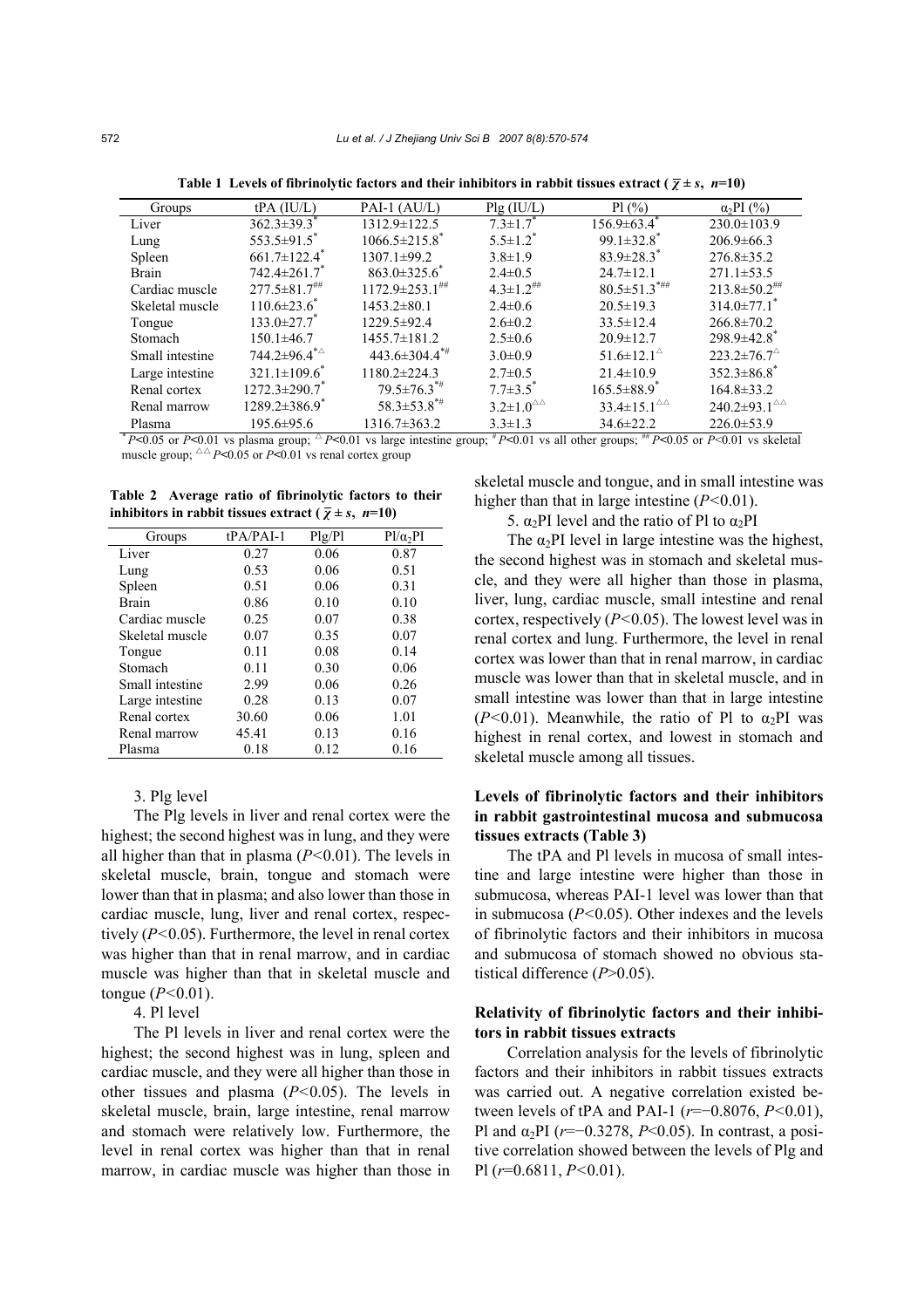| <b>Tissue</b>                              |                  | $tPA$ (IU/L)                   | PAI-1 $(AU/L)$                 | Plg (IU/L)    | $Pl($ %)                     | $\alpha_2$ PI $(\% )$ |
|--------------------------------------------|------------------|--------------------------------|--------------------------------|---------------|------------------------------|-----------------------|
| <b>Stomach</b>                             | Mucosa           | $120.3 \pm 5.7$                | $1174.0\pm 257.1$              | $2.2 \pm 0.4$ | $17.8 \pm 6.0$               | $267.6 \pm 113.5$     |
|                                            | <b>Submucosa</b> | $84.2 \pm 9.0$                 | $1402.6 \pm 120.8$             | $2.4 \pm 0.4$ | $14.0 \pm 5.1$               | $267.2 \pm 77.2$      |
| Small intestine                            | Mucosa           | $685.8 \pm 87.3$ <sup>*</sup>  | $268.6\pm 66.2$ <sup>*</sup>   | $3.4\pm0.8$   | $92.6 \pm 30.3$ <sup>*</sup> | $182.6 \pm 33.0$      |
|                                            | <b>Submucosa</b> | $561.7\pm78.6$                 | $324.2\pm 61.6$                | $3.2 \pm 0.7$ | 41.0 $\pm$ 22.4              | $203.0\pm48.9$        |
| Large intestine                            | Mucosa           | $411.2 \pm 141.7$ <sup>*</sup> | $648.0 \pm 104.2$ <sup>*</sup> | $2.9 \pm 0.4$ | $43.2 \pm 17.8$ <sup>*</sup> | $279.0 \pm 53.4$      |
|                                            | Submucosa        | $147.7 \pm 39.8$               | $1094.0 \pm 187.3$             | $2.7 \pm 0.3$ | $21.4\pm9.9$                 | $317.0 \pm 99.5$      |
| $n \times 0.05$ is submissed tiesus around |                  |                                |                                |               |                              |                       |

**Table 3 Levels of fibrinolytic factors and their inhibitors in rabbit gastrointestinal mucosa and submucosa tissues extracts** ( $\bar{\gamma} \pm s$ , *n*=5)

*P***<**0.05 vs submucosa tissue group

## **DISCUSSION**

There may be some interrelationships between thrombosis or haemorrhage and the levels of fibrinolytic factors and their inhibitors in tissues. As far as clinical pathological mechanism was concerned, in addition to its role in degradation of extracellular matrix, fibrinolysis in tissues may participate in tumor invasion and be related with other diseases. For instance, PAI-1 in renal glomerulus induced by angiotensin IV in peritubular epithelial cells is related with occurrence of interstitial fibrosis in chronic nephritis (Gesualdo *et al*., 1999). Increased expression of PAI-1 had been detected in normal migrating cells and in metastasizing tumor cells (Sumiyoshi *et al*., 1991; Liu *et al*., 1994). Overexpression of PAI-1 protein was observed at the invasive front of breast cancer tissue specimens (Umeda *et al*., 1997). While in mucosa of peptic ulcer and ulcerative colitis, the activity of fibrinolysis evidently increased, with the latter also being pertinent to the degree of inflammation (Kurose *et al*., 1992). In addition, previous study had already shown that the gastrointestinal pathological changes may be ameliorated through therapy against fibrinolysis (Stenberg *et al*., 1983).

Our study found that the expression patterns of fibrinolytic factors and their inhibitors were different in various rabbit tissues extract. Some organs such as kidney, small intestine, lung, brain and spleen presented significantly higher levels of fibrinolytic factors (tPA, Plg and Pl), and lower fibrinolytic inhibitors (PAI-1 and  $\alpha_2$ PI), while in skeletal muscle, tongue and stomach, the matter was just the reverse. So, the results indicated there was a diversity of fibrinolysis in these tissues. Furthermore, we found that a negative correlation existed in tPA and PAI-1, Pl and  $\alpha_2$ PI, respectively, and a positive correlation between Plg and Pl. Meanwhile, analysis of the ratio of Pl to  $\alpha_2$ PI, tPA to PAI-1 and Plg to Pl showed that a different intensity and proportion of fibrinolysis

distributed in these tissues. For example, a higher ratio of tPA to PAI-1 appeared in renal cortex and renal marrow, whereas in skeletal muscle and tongue the ratio was lower. Those results reflected the fibrinolytic levels of rabbit in the normal condition and were helpful for evaluating the fibrinolysis condition of tissues and the susceptibility of haemorrhage during operation.

To our great surprise, there were many interesting direct ratios and inverse ratios of fibrinolytic factors to their inhibitors in some related tissues. For instance, the tPA level was higher and the PAI-1 level was lower in renal cortex and renal marrow; the Plg and Pl levels were higher in renal cortex than those in renal marrow, and the  $\alpha_2$ PI was higher in renal marrow than that in renal cortex. The levels of fibrinolytic factors were higher in small intestine than those in large intestine, whereas the fibrinolytic inhibitors in large intestine were more numerous than those in small intestine. Analysis of levels of fibrinolytic factors and their inhibitors in gastrointestinal mucosa and submucosa revealed that higher activities of tPA and Pl are present in mucosa of large intestine and small intestine compared to in submucosa, which implied that the function of fibrinolysis in intestine is chiefly located in submucosa. Hence, we suggest that fibrinolytic factors and their inhibitors may participate in some gastrointestinal mucosa pathological changes in given condition, consistent with certain work in other clinical trials (Kurose *et al*., 1992; Stenberg *et al*., 1983). Kurose *et al*.(1992) also found the mucosa lesion in ulcerative colonitis was often linked to its aberrant fibrinolysis. Padro *et al*.(1994) investigated the relationship of the layers of rat aorta with fibrinolysis and subsequently confirmed that tPA activity and tPA antigen were detected in the intima-media and tunica adventitia, whereas in the tunica media only PAI-1 activity showed, no tPA activity was detected. This distribution pattern enabled us to obtain extraordinary knowledge about the fi